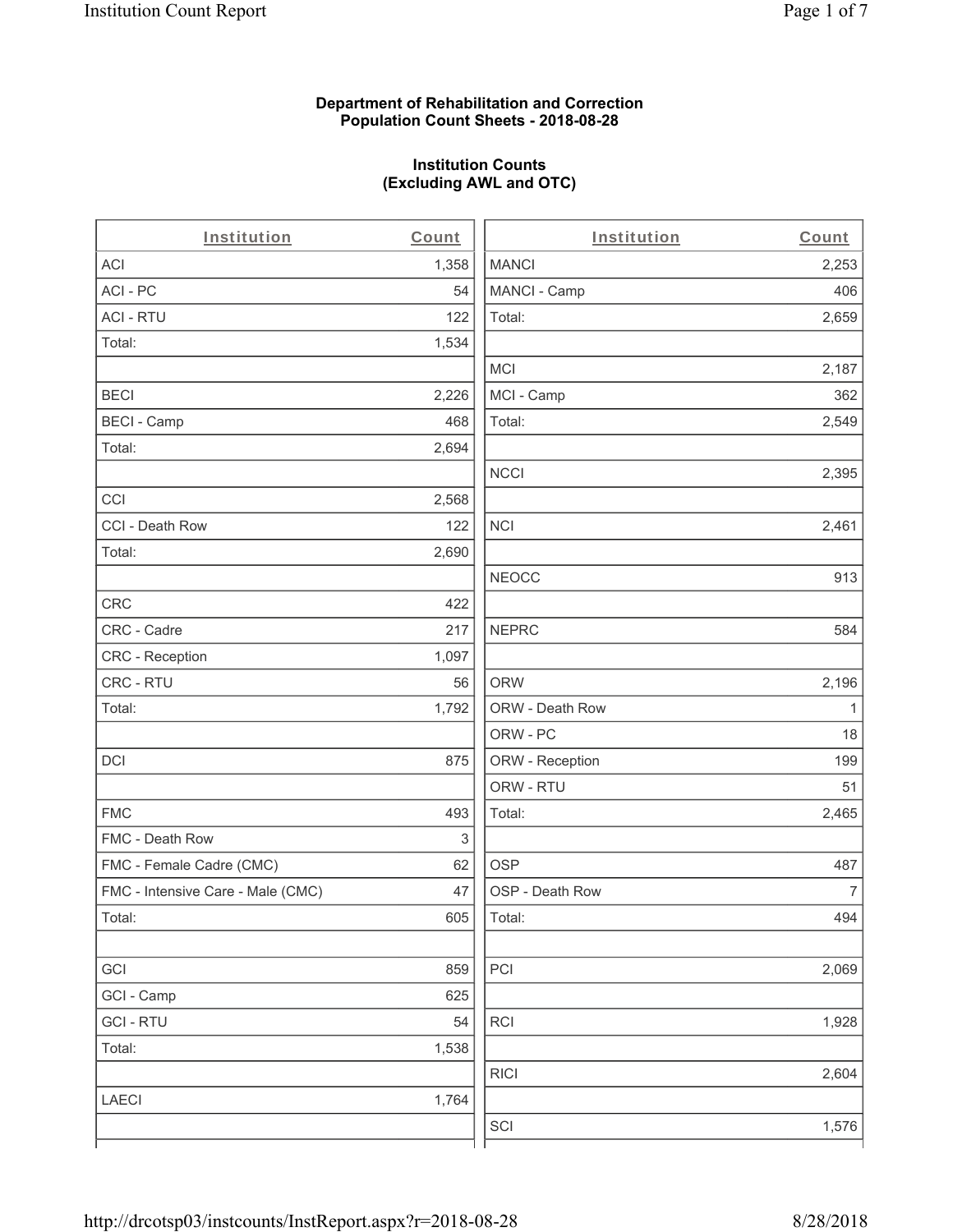|                          |       | <b>Total Population:</b> | 49,317 |
|--------------------------|-------|--------------------------|--------|
|                          |       |                          |        |
|                          |       | Total:                   | 1,322  |
|                          |       | WCI - RTU                | 30     |
| Total:                   | 2,228 | <b>WCI</b>               | 1,292  |
| MACI - Minimum           | 1,250 |                          |        |
| <b>MACI</b>              | 978   | Total:                   | 843    |
|                          |       | TOCI - PC                | 96     |
| Total:                   | 1,312 | <b>TOCI</b>              | 747    |
| <b>LORCI - Reception</b> | 971   |                          |        |
| LORCI - Cadre            | 134   | Total:                   | 1,439  |
| <b>LORCI</b>             | 207   | TCI - Camp               | 439    |
|                          |       | <b>TCI</b>               | 1,000  |
| LOCI                     | 2,269 |                          |        |
|                          |       | Total:                   | 1,354  |
| Total:                   | 2,361 | SOCF - RTU               | 71     |
| LECI - Camp              | 185   | <b>SOCF</b>              | 1,283  |
| LECI                     | 2,176 |                          |        |

\* The Total Population includes 30 Offenders with Reason Codes 30 & 31. \*\* The Total Population includes 37 Offenders with Reason Code 0A.

# **Male Population by Security Level (Include AWL and Exclude OTC)**

| Security Level         |                   | Body   | AWL            | $(-\overline{OTC})$ | Total  |
|------------------------|-------------------|--------|----------------|---------------------|--------|
| Total Level 5          |                   | 110    | 2              | 2                   | 110    |
| <b>Total Level 4</b>   |                   | 2,771  | 33             | 28                  | 2,776  |
| Total Level 3          |                   | 11,697 | 140            | 121                 | 11,716 |
| Total Level 2          |                   | 15,971 | 225            | 173                 | 16,023 |
| Total Level 1          |                   | 14,554 | 164            | 98                  | 14,620 |
| <b>Total Death Row</b> |                   | 134    | $\overline{2}$ | 2                   | 134    |
|                        | <b>Total Male</b> | 45,237 | 566            | 424                 | 45,379 |

#### **Female Population by Institution (Include AWL and Exclude OTC)**

| Institution              | Bodv  | AWL |    | ⊺ota  |
|--------------------------|-------|-----|----|-------|
| DCI                      | 875   |     | 6  | 877   |
| <b>FMC</b>               | 17    |     |    | 19    |
| FMC - Female Cadre (CMC) | 62    |     |    | 62    |
| <b>NEPRC</b>             | 584   | 10  | 4  | 590   |
| <b>ORW</b>               | 2,195 | 35  | 21 | 2,209 |
|                          |       |     |    |       |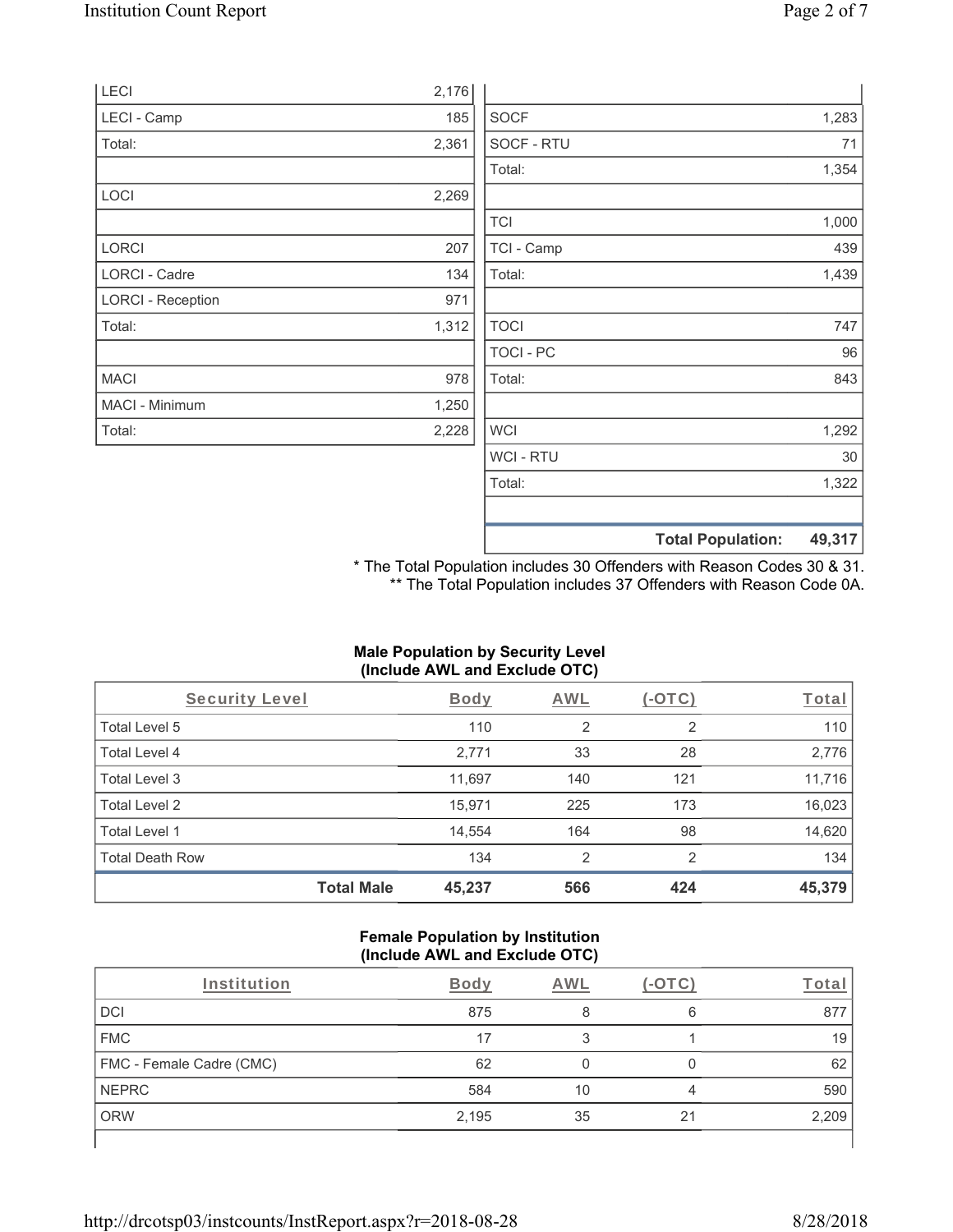| ORW - Death Row        |                          |        | 0   |     |        |
|------------------------|--------------------------|--------|-----|-----|--------|
| ORW-PC                 |                          | 18     |     |     | 18     |
| <b>ORW</b> - Reception |                          | 199    | 9   |     | 200    |
| <b>ORW - RTU</b>       |                          | 51     |     |     | 51     |
|                        | <b>Total Female</b>      | 4,002  | 65  | 40  | 4,027  |
|                        | <b>Total Population:</b> | 49,239 | 631 | 464 | 49,406 |

#### **Male Population by Institution: Security Level 5 (Include AWL and Exclude OTC)**

| Institution  |                      | Body           | AWL          | $(-OTC)$     | Total          |
|--------------|----------------------|----------------|--------------|--------------|----------------|
| ACI          |                      |                | $\mathbf 0$  | 0            |                |
| LECI         |                      | $\overline{4}$ | $\mathbf 0$  | 0            | 4              |
| <b>MACI</b>  |                      | $\overline{2}$ | $\mathbf 0$  | 0            | $\overline{2}$ |
| <b>MANCI</b> |                      | 3              | $\mathbf 0$  | 0            | 3              |
| <b>OSP</b>   |                      | 45             | 1            |              | 45             |
| <b>RCI</b>   |                      |                | $\mathbf{0}$ | 0            |                |
| <b>SOCF</b>  |                      | 44             | 4            |              | 44             |
| <b>TCI</b>   |                      |                | $\mathbf{0}$ | $\Omega$     | 1              |
| <b>TOCI</b>  |                      | 6              | $\mathbf 0$  | $\mathbf{0}$ | 6              |
| <b>WCI</b>   |                      | 2              | $\mathbf{0}$ | 0            | $\overline{2}$ |
| WCI - RTU    |                      |                | $\Omega$     | ∩            |                |
|              | <b>Total Level 5</b> | 110            | $\mathbf{2}$ | 2            | 110            |

# **Male Population by Institution: Security Level 4 (Include AWL and Exclude OTC)**

| Institution                       | Body           | AWL          | $(-OTC)$     | Total |
|-----------------------------------|----------------|--------------|--------------|-------|
| ACI                               | 6              | O            | $\Omega$     | 6     |
| <b>BECI</b>                       | $\mathbf 0$    |              |              | O     |
| CCI                               | $\overline{2}$ | $\Omega$     | $\Omega$     | 2     |
| CRC                               | 36             |              | $\mathbf{0}$ | 37    |
| CRC - Reception                   | 12             | $\mathbf{0}$ | $\Omega$     | 12    |
| CRC - RTU                         | 14             | $\mathbf 0$  | $\mathbf{0}$ | 14    |
| <b>FMC</b>                        | 3              | $\Omega$     | $\Omega$     | 3     |
| FMC - Intensive Care - Male (CMC) |                | $\Omega$     | $\mathbf{0}$ |       |
| GCI                               |                | $\Omega$     | $\Omega$     |       |
| LECI                              | 31             | $\Omega$     | $\Omega$     | 31    |
| LOCI                              | $\Omega$       | 5            | 5            |       |
| <b>LORCI</b>                      | 3              | 2            |              | 4     |
|                                   |                |              |              |       |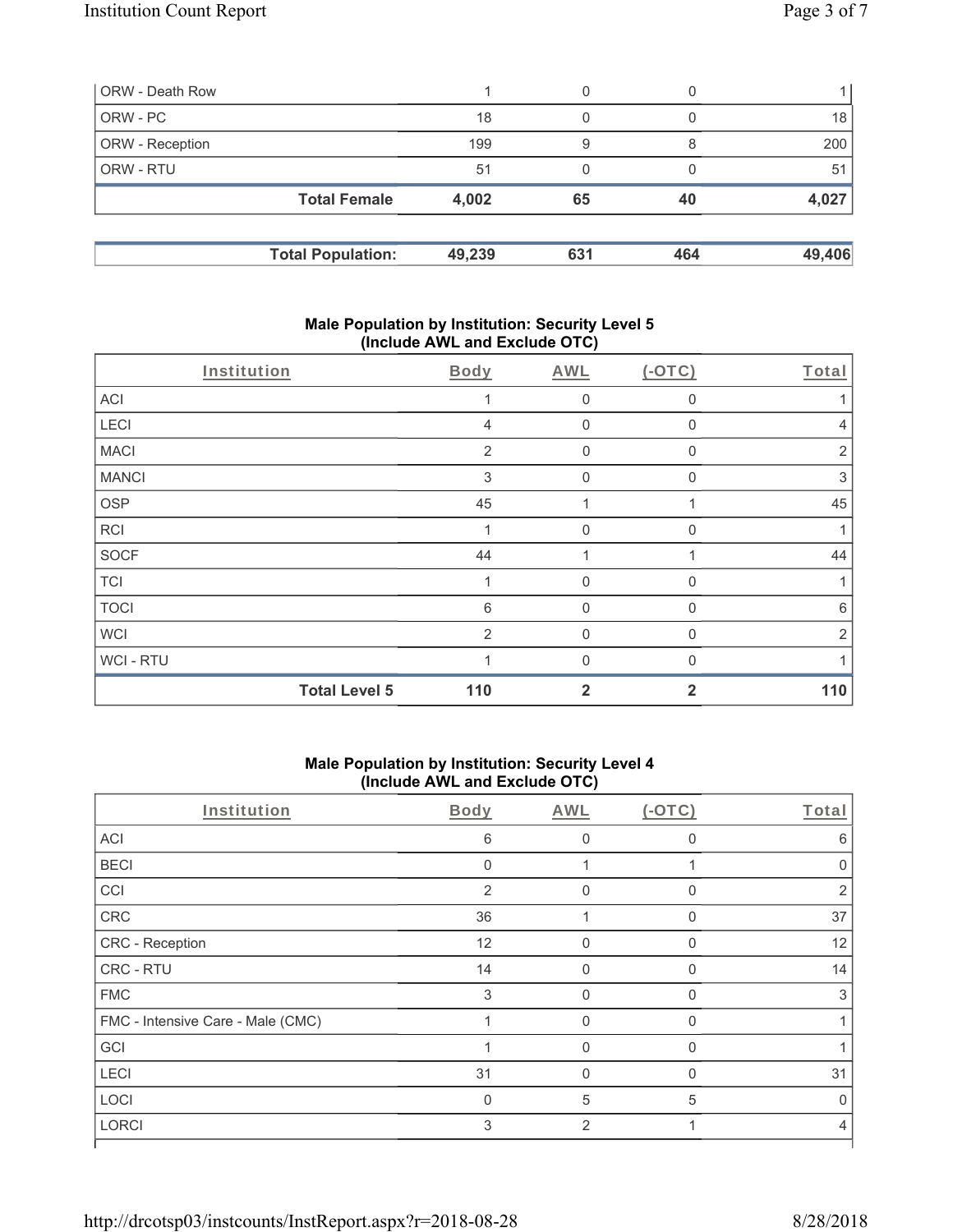| <b>LORCI - Reception</b> |                      | $\sqrt{3}$     | $\mathsf{O}\xspace$ | 0                   | 3 <sup>1</sup> |
|--------------------------|----------------------|----------------|---------------------|---------------------|----------------|
| <b>MACI</b>              |                      | 57             | $\mathbf{1}$        | 1                   | 57             |
| <b>MANCI</b>             |                      | 49             | 1                   |                     | 49             |
| MCI                      |                      | $\overline{2}$ | $\mathbf 0$         | $\mathbf 0$         | $\overline{2}$ |
| <b>NCCI</b>              |                      | 1              | $\mathsf{O}\xspace$ | 0                   | 1              |
| <b>NEOCC</b>             |                      | $10$           | $\mathsf{O}\xspace$ | $\mathsf{O}\xspace$ | $10$           |
| OSP                      |                      | 409            | $\,$ 3 $\,$         | 1                   | 411            |
| RCI                      |                      | 28             | $\mathsf{O}\xspace$ | 0                   | 28             |
| <b>RICI</b>              |                      | $\overline{2}$ | $\boldsymbol{0}$    | 0                   | $\overline{2}$ |
| SCI                      |                      | $\overline{4}$ | $\boldsymbol{0}$    | $\mathbf 0$         | 4              |
| SOCF                     |                      | 1,219          | 14                  | 13                  | 1,220          |
| SOCF - RTU               |                      | 70             | $\mathbf 0$         | $\mathbf 0$         | 70             |
| <b>TCI</b>               |                      | 23             | $\mathsf{O}\xspace$ | $\mathsf{O}\xspace$ | 23             |
| <b>TOCI</b>              |                      | 720            | $\overline{2}$      | $\overline{2}$      | 720            |
| TOCI - PC                |                      | 22             | $\mathbf 0$         | $\mathsf{O}\xspace$ | 22             |
| WCI                      |                      | 29             | $\overline{2}$      | $\overline{2}$      | 29             |
| WCI - RTU                |                      | 14             | 1                   |                     | 14             |
|                          | <b>Total Level 4</b> | 2,771          | 33                  | 28                  | 2,776          |

### **Male Population by Institution: Security Level 3 (Include AWL and Exclude OTC)**

| Institution                       | Body           | <b>AWL</b>       | $($ -OTC $)$        | Total          |
|-----------------------------------|----------------|------------------|---------------------|----------------|
| <b>ACI</b>                        | 16             | $\mathbf 0$      | $\mathbf 0$         | 16             |
| ACI-PC                            | 1              | $\boldsymbol{0}$ | $\mathbf 0$         | 1              |
| <b>BECI</b>                       | 3              | $\mathbf 0$      | $\mathbf 0$         | $\sqrt{3}$     |
| CCI                               | $\overline{2}$ | $\mathbf 0$      | $\mathbf 0$         | $\sqrt{2}$     |
| <b>CRC</b>                        | 88             | $\mathbf 0$      | $\boldsymbol{0}$    | 88             |
| CRC - Cadre                       | 117            | $\mathbf 0$      | $\mathbf 0$         | 117            |
| CRC - Reception                   | 659            | 18               | 18                  | 659            |
| CRC - RTU                         | 41             | $\mathbf 0$      | $\mathsf{O}\xspace$ | 41             |
| CRC - Youth                       | $\mathbf 0$    | $\overline{2}$   | $\overline{2}$      | $\mathbf 0$    |
| <b>FMC</b>                        | 6              | $\mathbf 0$      | $\boldsymbol{0}$    | 6              |
| FMC - Intensive Care - Male (CMC) | 4              | $\boldsymbol{0}$ | $\boldsymbol{0}$    | $\overline{4}$ |
| <b>LAECI</b>                      | 6              | $\boldsymbol{0}$ | $\boldsymbol{0}$    | $\,6\,$        |
| LECI                              | 2,135          | 15               | 14                  | 2,136          |
| LOCI                              |                | $\mathbf 0$      | 0                   | 1              |
| LORCI                             | 37             | 26               | 23                  | 40             |
| LORCI - Cadre                     | 14             | $\mathbf 0$      | $\boldsymbol{0}$    | 14             |
| <b>LORCI - Reception</b>          | 543            | 4                | $\overline{4}$      | 543            |
| <b>MACI</b>                       | 828            | $9$              | 4                   | 833            |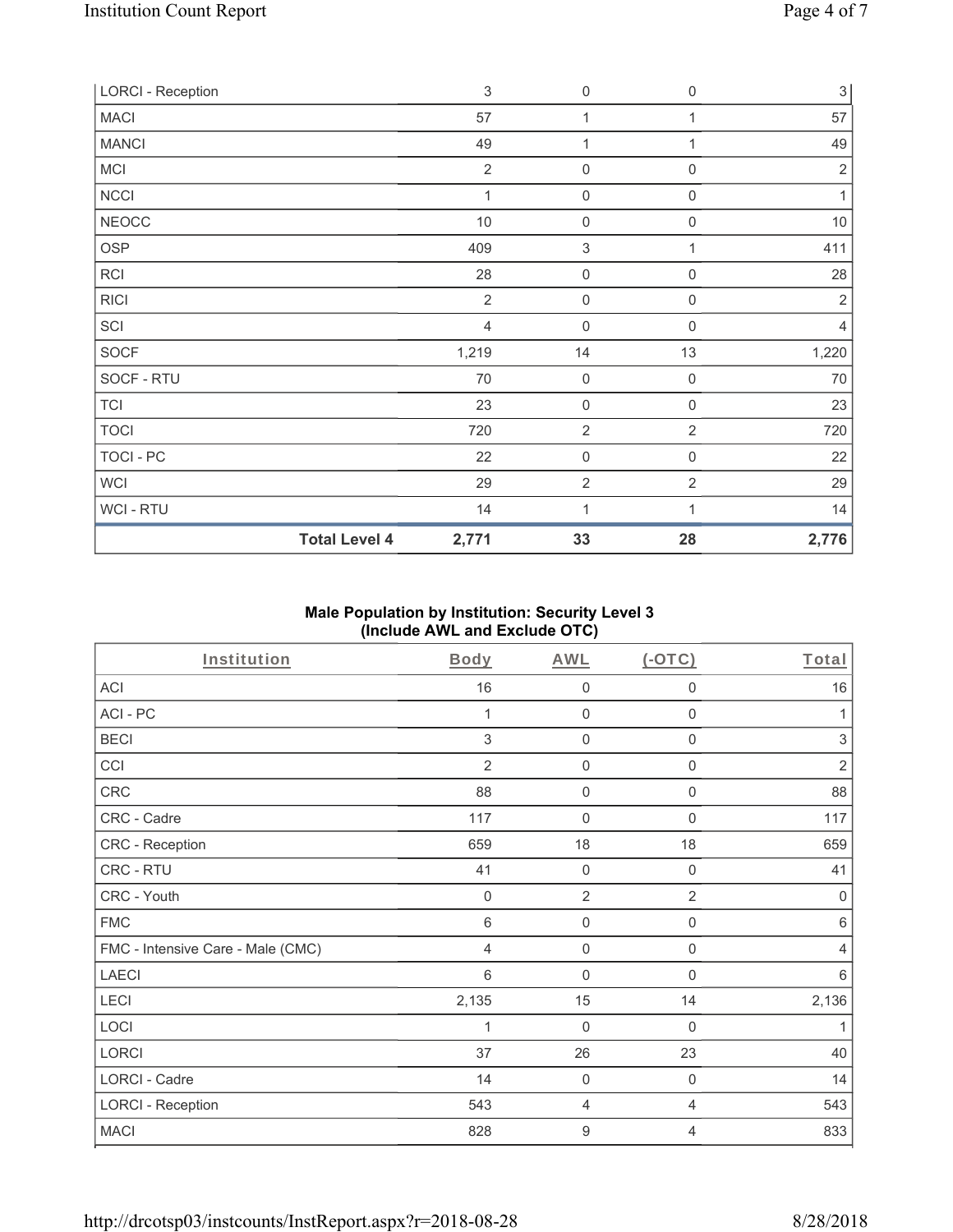| <b>MANCI</b> |                      | 2,169           | 21                  | 19                        | 2,171          |
|--------------|----------------------|-----------------|---------------------|---------------------------|----------------|
| <b>NCCI</b>  |                      | $\,8\,$         | $\mathbf 0$         | $\mathbf 0$               | 8              |
| NCI          |                      | $\overline{2}$  | $\mathbf 0$         | $\mathbf 0$               | $\overline{2}$ |
| <b>NEOCC</b> |                      | 898             | 4                   | $\ensuremath{\mathsf{3}}$ | 899            |
| <b>OSP</b>   |                      | $6\phantom{1}6$ | $\mathbf 0$         | $\mathbf 0$               | 6              |
| PCI          |                      | 37              | $\mathsf{O}\xspace$ | $\mathbf 0$               | 37             |
| <b>RCI</b>   |                      | 1,753           | $15\,$              | 12                        | 1,756          |
| <b>RICI</b>  |                      | 4               | $\mathbf 0$         | $\mathbf 0$               | 4              |
| SCI          |                      | 1               | $\mathbf 0$         | $\mathbf 0$               | 1              |
| SOCF         |                      | 19              | 0                   | $\mathbf 0$               | 19             |
| SOCF - RTU   |                      | 1               | $\mathbf 0$         | $\mathbf 0$               | 1              |
| <b>TCI</b>   |                      | 933             | 9                   | 7                         | 935            |
| <b>TOCI</b>  |                      | 21              | 1                   |                           | 21             |
| TOCI - PC    |                      | 74              | 0                   | $\mathbf 0$               | 74             |
| <b>WCI</b>   |                      | 1,259           | 16                  | 14                        | 1,261          |
| WCI - RTU    |                      | 11              | $\mathbf 0$         | $\mathbf 0$               | 11             |
|              | <b>Total Level 3</b> | 11,697          | 140                 | 121                       | 11,716         |

# **Male Population by Institution: Security Level 2 (Include AWL and Exclude OTC)**

| Institution                       | <b>Body</b> | <b>AWL</b>          | (OTC)               | Total |
|-----------------------------------|-------------|---------------------|---------------------|-------|
| <b>ACI</b>                        | 722         | 8                   | 4                   | 726   |
| ACI-PC                            | 49          | $\mathbf 0$         | 0                   | 49    |
| <b>ACI - RTU</b>                  | 89          | $\mathsf{O}\xspace$ | $\mathbf 0$         | 89    |
| <b>BECI</b>                       | 1,475       | 17                  | 13                  | 1,479 |
| CCI                               | 2,000       | 18                  | 12                  | 2,006 |
| CRC                               | 161         | 5                   | 5                   | 161   |
| CRC - Cadre                       | 98          | $\mathsf{O}\xspace$ | $\mathsf{O}\xspace$ | 98    |
| CRC - Reception                   | 261         | $\boldsymbol{9}$    | 8                   | 262   |
| CRC - RTU                         | 1           | $\mathsf{O}\xspace$ | $\mathsf 0$         | 1     |
| <b>FMC</b>                        | 18          | $\sqrt{2}$          | $\mathsf{O}\xspace$ | 20    |
| FMC - Intensive Care - Male (CMC) | 13          | $\mathsf{O}\xspace$ | 0                   | 13    |
| GCI                               | 359         | $\overline{2}$      | 1                   | 360   |
| <b>GCI-RTU</b>                    | 40          | 0                   | $\mathsf 0$         | 40    |
| <b>LAECI</b>                      | 1,093       | 17                  | 14                  | 1,096 |
| LECI                              | 3           | $\mathbf 0$         | $\mathsf 0$         | 3     |
| LOCI                              | 1,179       | 12                  | 12                  | 1,179 |
| LORCI                             | 109         | 35                  | $30\,$              | 114   |
| LORCI - Cadre                     | 115         | 1                   | 0                   | 116   |
| <b>LORCI - Reception</b>          | 272         | 4                   | 3                   | 273   |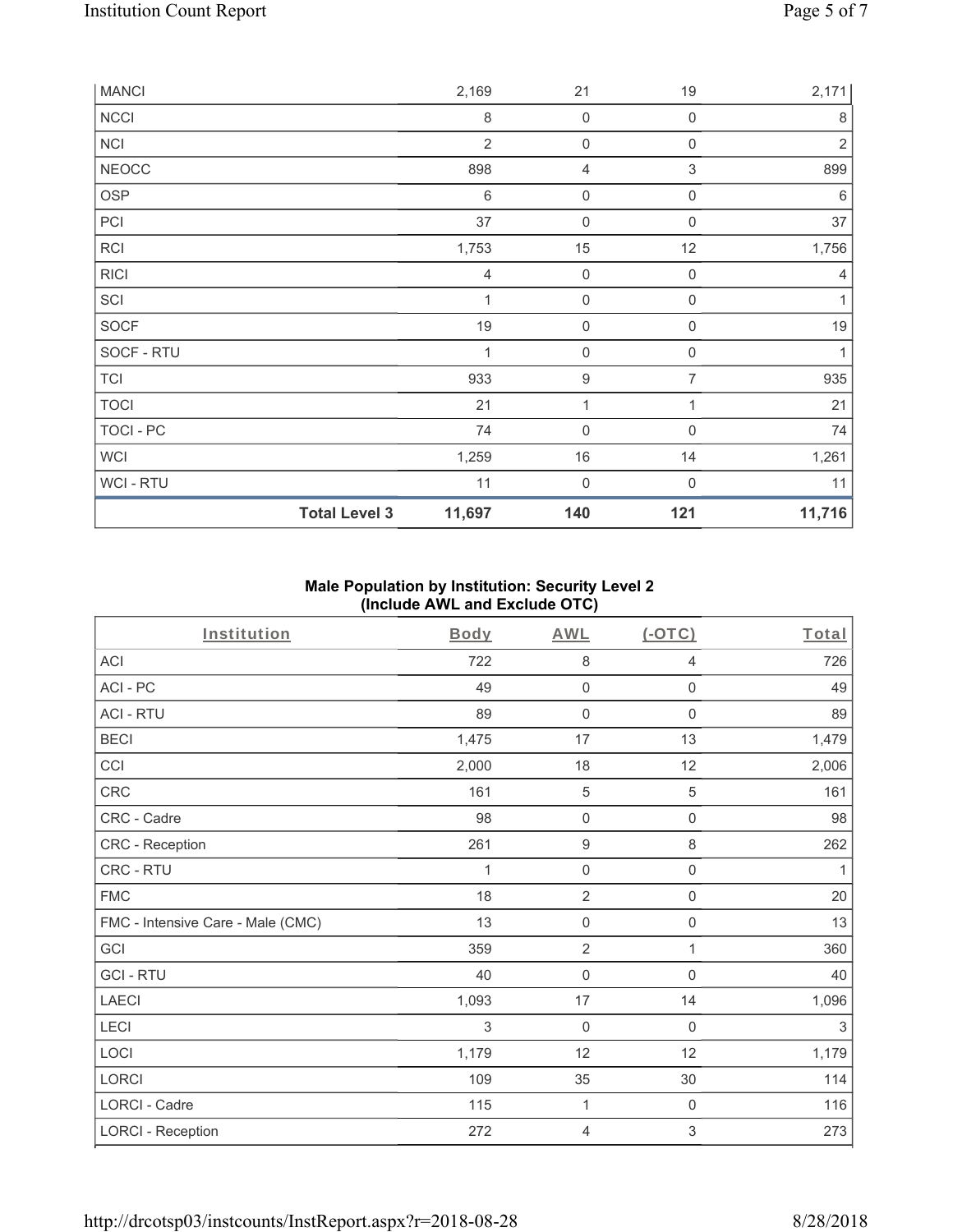| <b>MACI</b>    |                      | 91                        | 1                | 0                | 92         |
|----------------|----------------------|---------------------------|------------------|------------------|------------|
| <b>MANCI</b>   |                      | $\ensuremath{\mathsf{3}}$ | $\mathbf 0$      | $\mathbf 0$      | 3          |
| <b>MCI</b>     |                      | 1,593                     | 16               | 11               | 1,598      |
| MCI - Camp     |                      | 1                         | $\mathbf 0$      | $\mathbf 0$      | 1          |
| <b>NCCI</b>    |                      | 1,200                     | 20               | 18               | 1,202      |
| NCI            |                      | 1,612                     | $16$             | $16$             | 1,612      |
| <b>NEOCC</b>   |                      | 5                         | $\boldsymbol{0}$ | $\mathbf 0$      | 5          |
| OSP            |                      | $\mathbf 1$               | $\mathbf 0$      | $\mathsf 0$      | 1          |
| PCI            |                      | 859                       | $10$             | 3                | 866        |
| <b>RCI</b>     |                      | 144                       | 1                | $\mathbf 0$      | 145        |
| <b>RICI</b>    |                      | 1,464                     | $16$             | 10               | 1,470      |
| SCI            |                      | 935                       | 15               | 13               | 937        |
| SOCF           |                      | 1                         | $\mathbf 0$      | $\mathbf 0$      | 1          |
| <b>TCI</b>     |                      | $\overline{2}$            | $\boldsymbol{0}$ | $\mathbf 0$      | $\sqrt{2}$ |
| <b>WCI</b>     |                      | 1                         | $\mathbf 0$      | $\boldsymbol{0}$ | 1          |
| <b>WCI-RTU</b> |                      | $\overline{2}$            | $\mathbf 0$      | $\Omega$         | $\sqrt{2}$ |
|                | <b>Total Level 2</b> | 15,971                    | 225              | 173              | 16,023     |

### **Male Population by Institution: Security Level 1 (Include AWL and Exclude OTC)**

| Institution                       | Body           | AWL                 | $(-OTC)$            | Total          |
|-----------------------------------|----------------|---------------------|---------------------|----------------|
| <b>ACI</b>                        | 613            | 1                   | 0                   | 614            |
| ACI-PC                            | 4              | $\mathbf 0$         | 0                   | $\overline{4}$ |
| <b>ACI - RTU</b>                  | 33             | $\mathsf{O}\xspace$ | $\mathsf{O}\xspace$ | 33             |
| <b>BECI</b>                       | 747            | 11                  | 4                   | 754            |
| <b>BECI - Camp</b>                | 468            | $\mathsf{O}\xspace$ | 0                   | 468            |
| CCI                               | 563            | $\overline{4}$      | $\,$ 3 $\,$         | 564            |
| CRC                               | 75             | $10$                | $10$                | 75             |
| CRC - Cadre                       | $\overline{2}$ | $\boldsymbol{0}$    | $\mathbf 0$         | $\sqrt{2}$     |
| CRC - Reception                   | 160            | $\overline{2}$      | $\overline{2}$      | 160            |
| <b>FMC</b>                        | 449            | $\overline{7}$      | 1                   | 455            |
| FMC - Intensive Care - Male (CMC) | 29             | 1                   | 0                   | $30\,$         |
| GCI                               | 499            | $\,$ 5 $\,$         | $\,$ 3 $\,$         | 501            |
| GCI - Camp                        | 625            | $\overline{2}$      | $\overline{2}$      | 625            |
| <b>GCI-RTU</b>                    | 14             | 1                   | 0                   | 15             |
| <b>LAECI</b>                      | 665            | $\boldsymbol{9}$    | $\overline{7}$      | 667            |
| LECI                              | 3              | 1                   | 1                   | 3              |
| LECI - Camp                       | 185            | $\mathbf 0$         | $\mathsf{O}\xspace$ | 185            |
| LOCI                              | 1,089          | 5                   | $\overline{4}$      | 1,090          |
| LORCI                             | 58             | 16                  | 15                  | 59             |